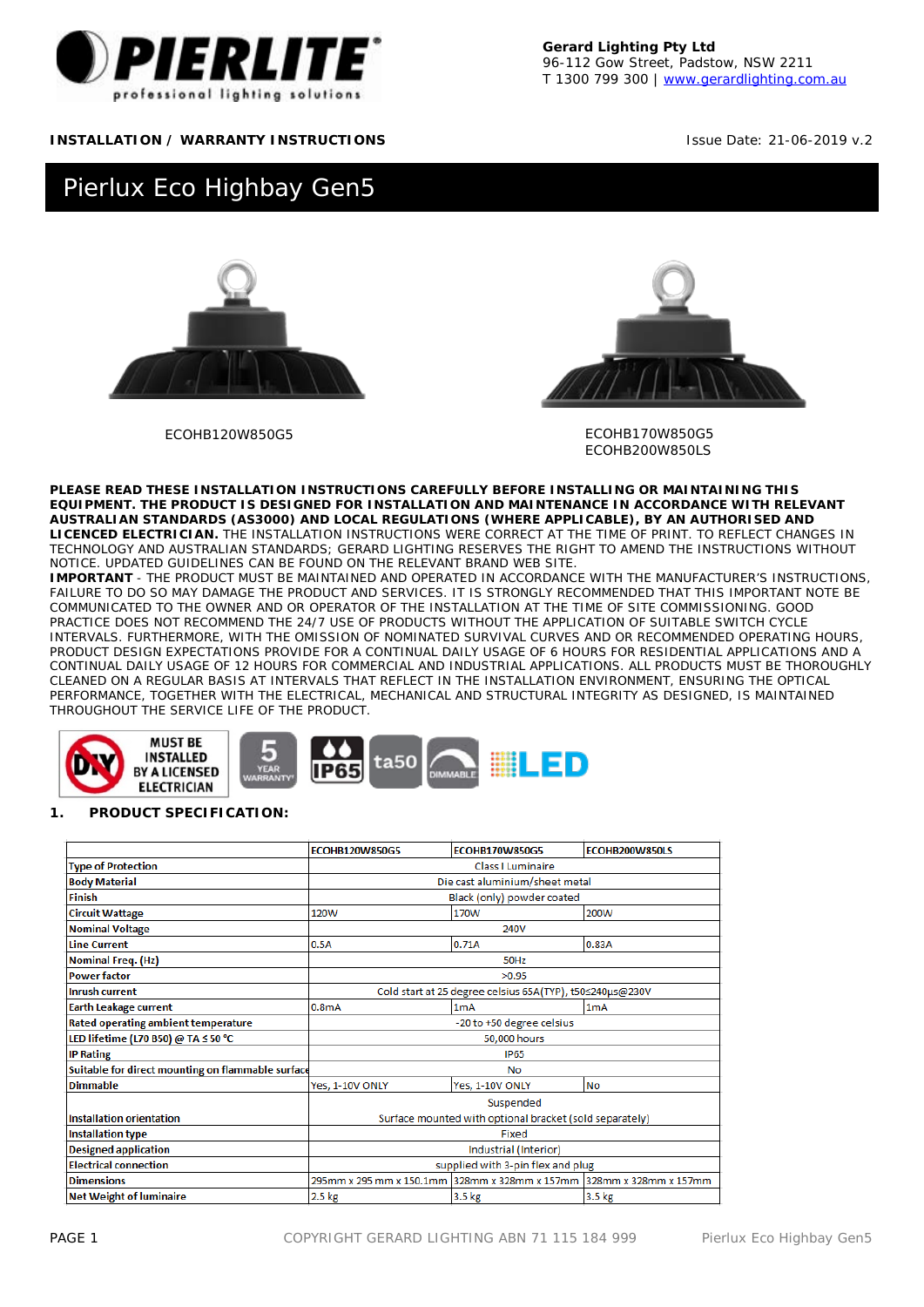

### **2. LUMINAIRE TABLE**

| Product Code # | Power (W)                         | CRI | CCT<br>(K) | Integral<br>$1 - 10V$<br>Dimmable<br><b>LED</b><br>driver | Voltage | Optics<br>in<br>degrees | Line<br>Current<br>(A) | Lumen<br>Output<br>(Lm)                      | Supply<br>Cable                         |
|----------------|-----------------------------------|-----|------------|-----------------------------------------------------------|---------|-------------------------|------------------------|----------------------------------------------|-----------------------------------------|
| ECOHB120W850G5 | <b>120W</b>                       | >80 | 5000       | Yes                                                       | 240V    | 115°                    | 0.5A                   | 18.000lm                                     | 1.7 <sub>m</sub><br>flex<br>and<br>plug |
| ECOHB170W850G5 | 170W                              | >80 | 5000       | Yes                                                       | 240V    | 115°                    | 0.71A                  | 25.500lm                                     | 1.7 <sub>m</sub><br>flex<br>and<br>plug |
| ECOHB200W850LS | 100W/150W/170W/200W<br>selectable | >80 | 5000       | <b>NA</b>                                                 | 240V    | 115°                    | 0.83A                  | 15.000lm<br>22.500lm<br>25.500lm<br>30.000lm | 1.7 <sub>m</sub><br>flex<br>and<br>plug |



 $\circ$ 

**\*** ECOHB200W850LS – The lumen output can be altered by changing the driver dip switches from the factory default setting to the driver milliamps as specified in the table. Dip switches are located next to suspension hook of the Highbay.

|   |     | <b>Dip Switch Setting</b> | <b>Lumen Output</b> |     |        |
|---|-----|---------------------------|---------------------|-----|--------|
|   |     |                           |                     |     | lm     |
| Ν |     | Off                       | Off                 | Off | 30,000 |
|   |     | On                        | Off                 | Off | 25,500 |
|   |     | Off                       | On                  | Off | 22,500 |
|   | OFF | Off                       | Off                 | On  | 15,000 |

\*Note: Make sure to disconnect power before changing a DIP switch on the luminaries.

Setting the DIP switches of ECOHB200W850LS according to the above ONLY. All other settings may affect the luminaries' performance. After setting, secure the silicon cover over the DIP switches.

# **3. LUMINAIRES PER CIRCUIT BREAKER**

| ECOHB120W850G5             |                |
|----------------------------|----------------|
| 120W Eco Highbay G5        |                |
| Specification Item         | Value          |
| Inrush Current Ipeak       | 65A            |
| Duration T50 @ 50% Ipeak   | 240uS          |
| Miniature Circuit Breaker  | QTY            |
| Drivers per MCB 10A Type B | 4              |
| Drivers per MCB 16A Type B | $\overline{7}$ |
| Drivers per MCB 20A Type B | 9              |
| Drivers per MCB 25A Type B | 11             |
| Drivers per MCB 10A Type C | $\overline{7}$ |
| Drivers per MCB 16A Type C | 12             |
| Drivers per MCB 20A Type C | 15             |
| Drivers per MCB 25A Type C | 19             |
| Drivers per MCB 10A Type D | 12             |
| Drivers per MCB 16A Type D | 19             |
| Drivers per MCB 20A Type D | 24             |
| Drivers per MCB 25A Type D | 31             |

| ECOHB170W850G5             |                |  |  |
|----------------------------|----------------|--|--|
| 170W Eco Highbay G5        |                |  |  |
| Specification Item         | Value          |  |  |
| Inrush Current Ipeak       | 65A            |  |  |
| Duration T50 @ 50% Ipeak   | 240uS          |  |  |
| Miniature Circuit Breaker  | QTY            |  |  |
| Drivers per MCB 10A Type B | $\overline{a}$ |  |  |
| Drivers per MCB 16A Type B | $\overline{7}$ |  |  |
| Drivers per MCB 20A Type B | $\overline{9}$ |  |  |
| Drivers per MCB 25A Type B | 11             |  |  |
| Drivers per MCB 10A Type C | $\overline{7}$ |  |  |
| Drivers per MCB 16A Type C | 12             |  |  |
| Drivers per MCB 20A Type C | 15             |  |  |
| Drivers per MCB 25A Type C | 19             |  |  |
| Drivers per MCB 10A Type D | 8              |  |  |
| Drivers per MCB 16A Type D | 14             |  |  |
| Drivers per MCB 20A Type D | 17             |  |  |
| Drivers per MCB 25A Type D | 21             |  |  |

| ECOHB120W850G5             |                |  |
|----------------------------|----------------|--|
| 200W Eco Highbay G5        |                |  |
| <b>Specification Item</b>  | Value          |  |
| Inrush Current Ipeak       | 65A            |  |
| Duration T50 @ 50% Ipeak   | 240uS          |  |
| Miniature Circuit Breaker  | QTY            |  |
| Drivers per MCB 10A Type B | 4              |  |
| Drivers per MCB 16A Type B | $\overline{7}$ |  |
| Drivers per MCB 20A Type B | 9              |  |
| Drivers per MCB 25A Type B | 11             |  |
| Drivers per MCB 10A Type C | 6              |  |
| Drivers per MCB 16A Type C | 10             |  |
| Drivers per MCB 20A Type C | 13             |  |
| Drivers per MCB 25A Type C | 16             |  |
| Drivers per MCB 10A Type D | $\overline{7}$ |  |
| Drivers per MCB 16A Type D | 12             |  |
| Drivers per MCB 20A Type D | 15             |  |
| Drivers per MCB 25A Type D | 19             |  |

\*Note: the quantities noted above is a general guide only. All specs must be checked with all components within the installed/intended equipment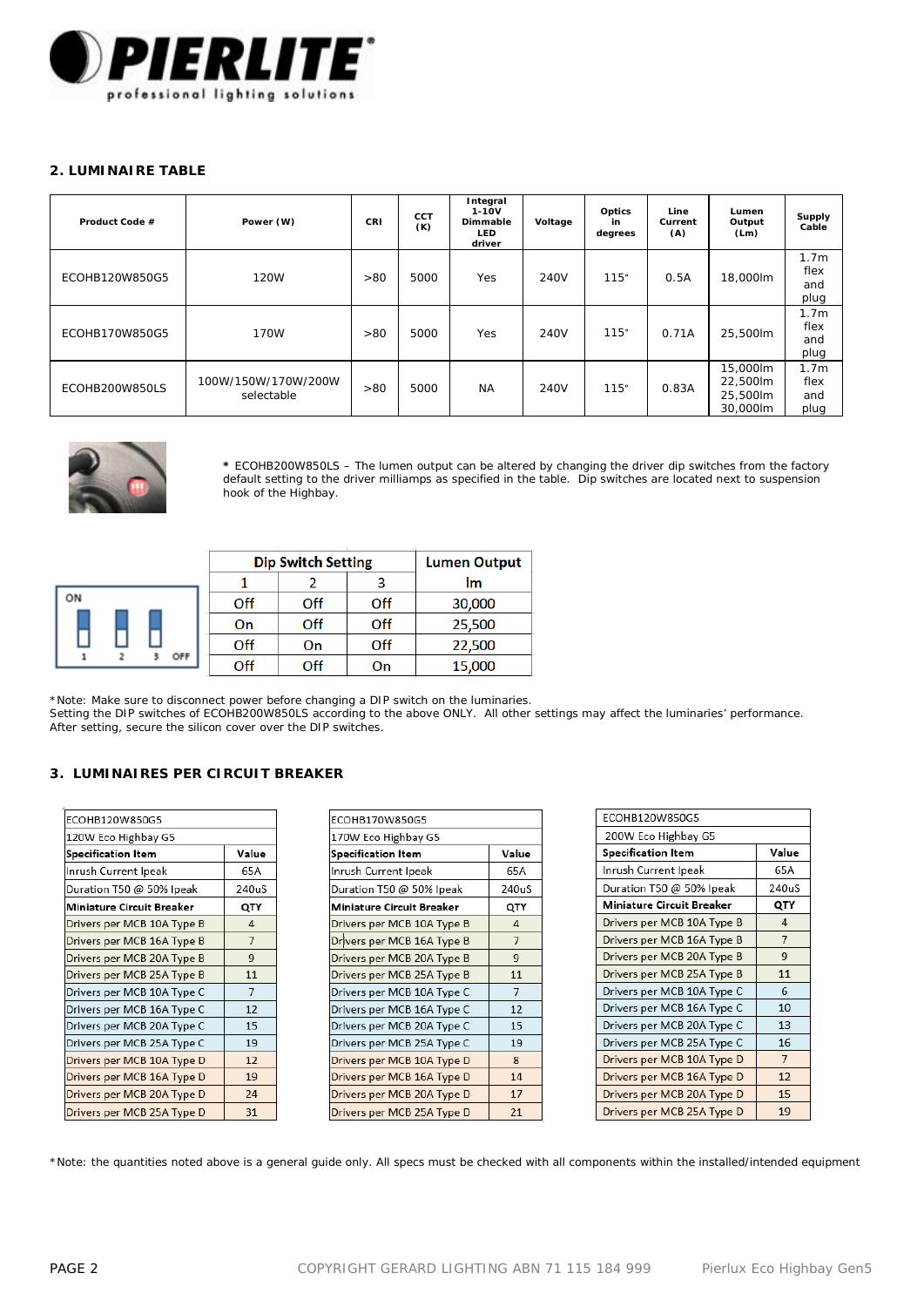

# **4. ACCESSORIES (TO BE PURCHASED SEPARATELY):**

| <b>Product Code</b> | <b>Accessories</b>                                            | Suitable for Pierlux Eco Highbay<br>Gen5           |
|---------------------|---------------------------------------------------------------|----------------------------------------------------|
| ECOHB120BRKT        | Surface mounting bracket kit<br>166.5 x 115 x 29mm            | ECOHB120W850G5                                     |
| FCOHB170200BRKT     | Surface mounting bracket kit<br>205 x 137 x 30mm              | FCOHB170W850G5<br>ECOHB200W850LS                   |
| <b>FCOHBG5ALREE</b> | Annodized aluminium reflector<br>434.5 mm x 434.5mm x 16.5mm  | FCOHB120W850G5<br>FCOHB170W850G5<br>ECOHB200W850LS |
| <b>FCOHBG5PCRFF</b> | Transparent polycarbonate reflector<br>410mm x 410 mm x 141mm | FCOHB120W850G5<br>FCOHB170W850G5<br>ECOHB200W850LS |
| <b>FCOHBG5SMCOV</b> | Annodized aluminium dust cover<br>327 mm x 327 mm x 102 mm    | FCOHB120W850G5                                     |
| <b>FCOHBG5LRCOV</b> | Annodized aluminium dust cover<br>359 mm x 359 mm x 108.5 mm  | FCOHB170W850G5<br>ECOHB200W850LS                   |

**5. APPROVALS:** The RCM marking of this product applies to AS/NZS CISPR15 (EMC) "Limits and methods of



 measurement of radio disturbance characteristics of electrical lighting and similar equipment". This product is designed to conform to AS/NZS60598 "Luminaires, general requirements and tests".

**6. STORAGE:** Prior to installation products are to be stored in cool and dry conditions.

**7. APPLICATION:** The installation application and orientation of the product is designed in accordance with the nominated product IP rating, class designation and these installation instructions. Installation environments and operating conditions beyond these instructions are not recommended.

**8. INSTALLATION / GENERAL:** Installation of the product is to be completed by an authorized and licensed electrician, in accordance with these instructions, relevant Australia standards and local regulations (where applicable). Termination of product wiring, together with the installation of the product must be in a manner and orientation that maintains the integrity of the designated IP rating of the product for electronic control equipment (when supplied) DO NOT MEGGER between A and N.

**9. INSTALLATION / SPECIAL CONDITIONS** (relevant only for products approved for such an installation):

**(a) products installed in high wind environments** must have suitable installation / fastening methods applied to ensure the product's mounting points are not damaged through, corrosion, constant vibration and or movement. Exterior products are designed with precise vertical aiming limits, which should not be exceeded. Any vertical floodlight aiming requirements should be specifically validated in writing with the relevant brand before consideration.

**(b) products installed in corrosive or salt laden environments** require special consideration and such; specific product selection, inclusive of suitable fastening methods and extensive ongoing maintenance of products installed in these environments require professional advice. It is essential that all aspects of the product selection, material specification and maintenance are specifically designed for such use and a cleaning program be adopted that maintains the design integrity of the product.

**(c) interior highbay products** must be vertically suspended. The method of suspension (chain etc.) must be able to support at least 5 times the total weight of the fitting. Do not install where air movement will cause the fitting to swing about, causing wear and tear of attachment points. Luminaires should be installed where access for maintenance is practical and allows for maintenance to be completed in accordance with the manufacturer's recommendations.

**(d) interior (downlight) products** must be installed to ensure the lamp unit or the driver (if supplied) are not covered with any combustible materials or insulation; minimum spacing's nominated for these materials are mandatory. Unless otherwise specified, minimum clearances are in accordance with AS3000 requirements. The product is not designed for installation environments which restrict conventional airflow movements e.g.: enclosed boxes or concrete profiles. For dimming purposes please see the relevant product brand web site for the dimming compatibility chart. When mounting multiple fixtures to conductive structures, it is recommended that the structure is earthed. The mounting facilities provided for the transformer/driver (if any), need only be utilized if in the application of the product is required by AS3000. IP ratings stated (if any) are from below the ceiling unless stated otherwise and the installation of the product must be in a manner that maintains the integrity of the relevant IP rating.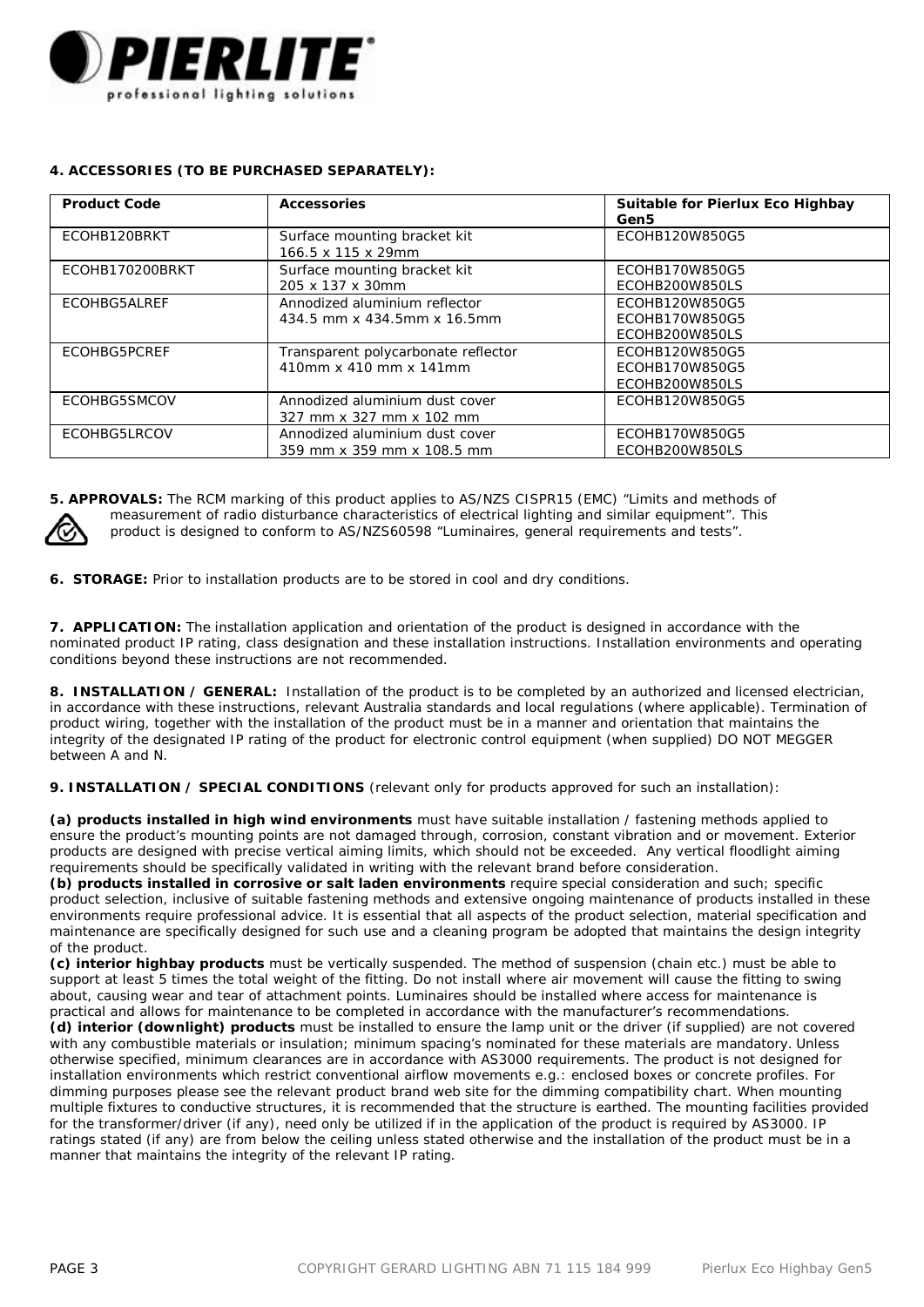

#### **10. DRAWINGS**



# **11. MAINTENANCE:**

**(a)** The supply must be isolated before opening or accessing the luminaire. Product maintenance is IMPORTANT and is critical to the products designed performance. The product is to be maintained in accordance with the manufacturer's instructions. For the latest product maintenance guides please go to relevant brand web site. Gerard Lighting is not responsible for any product not maintained in accordance with the recommended procedure or intervals. **(b) lamps (where provided):** The product is designed with the supplied (LEDs) / LAMP/s and it is strongly recommended that any LAMP / (LEDs) changes (if any) be made in accordance with the type, colour and brand supplied. For recommended LAMP / LED maintenance or operating guides (inclusive of recommended product switch cycles and mandatory run-in procedures for HID and Fluorescent lamps when used with dimming circuits), Gerard Lighting recommends the application of the lamp manufacturer's operating guidelines, which can be found on manufacturer's website. Gerard Lighting is not responsible for the product performance of alternative lamp/s used. As a member of FluroCycle, we encourage recycling of lamps and components. **(c) battery (where provided):** The battery is designed with a rated average battery design life of 25,000 hours in standby mode. The battery is supported with a standard 3-year warranty; conditional of the product being maintained and operated in accordance with the manufacturer's guidelines and tested in accordance with AS/NZS2293. For guidelines see product installation instructions or visit the relevant brand web site. **(d) for products supplied with glass visors or covers**, do not operate the product with a damaged visor or cover; it is recommended the product be turned off, area surrounding the product vacated and the damaged glass replaced by a professional installer immediately.

**12. WARRANTY INSTRUCTIONS:** For the purpose of warranty claims (if any) the following instructions apply: **Warranty components** – THE PRODUCT, (identified as the PRODUCT only). **Warranty period -** The above components are provided with a warranty of **five (5) year/s** or 25,000 hours of operations (which ever arrives first) against manufacturing defects or failure to perform to specifications for products installed by an authorised installer in accordance with the manufacturer's installation instructions and which have not been subject to incorrect operation or maintenance. unauthorised modification or damage arising from any intervening cause. **Warranty reference** - The warranty reference date commences from the date of purchase. **Warranty point of contact** – Gerard Lighting Pty Ltd, 96 Gow Street Padstow NSW 2211, phone T 02 9794 9300 contact – Gerard Lighting After Sales Support.

#### **Warranty claim procedure** – For the purpose of making a claim the customer must:

1. Contact the "point of contact" above and upon provision of proof of purchase the customer will receive a goods return advice (GRA) number. 2. At the customer's expense, collect and return the goods to the "point of contact" with the issued GRA number. 3. Upon receipt of the goods, Gerard Lighting will review the claim and if found to be accepted, Gerard Lighting will return a replacement product to the customer to install at the customer's expense. Alternatively if the claim is rejected, the customer may request the return of the goods at their expense. **Consumer Contracts** - The benefits to the customer given by the Gerard Lighting warranty are in addition to other rights and remedies of the customer if the goods are the subject of a Consumer Contract under the Australian Consumer Law. In that event the following statement is required to be brought to the Consumer's attention: - *Our goods come with guarantees that cannot be excluded under the Australian Consumer Law. You are entitled to a replacement or refund for a major failure and for compensation for any other reasonably foreseeable loss or damage. You are also entitled to have the goods repaired or replaced if the goods fail to be of acceptable quality and the failure does not amount to a major failure.* **Limitation of Liability** – if the goods are not purchased by the customer under a Consumer Contract within the Australian Consumer Law then but not otherwise;- (a) the Company is not liable in tort for any loss or damage suffered by the customer or by any third party; and (b) in no circumstances is Gerard Lighting liable to the customer or to any third party for any loss of profits, loss of anticipated savings, economic loss or interruption of business or for any indirect or consequential loss (Consequential Loss). **Terms of Sale** – these Warranty provisions are in substitution for any inconsistent provisions in the Gerard Lighting Terms and Conditions of Sale in so far as they apply to the Warranty components.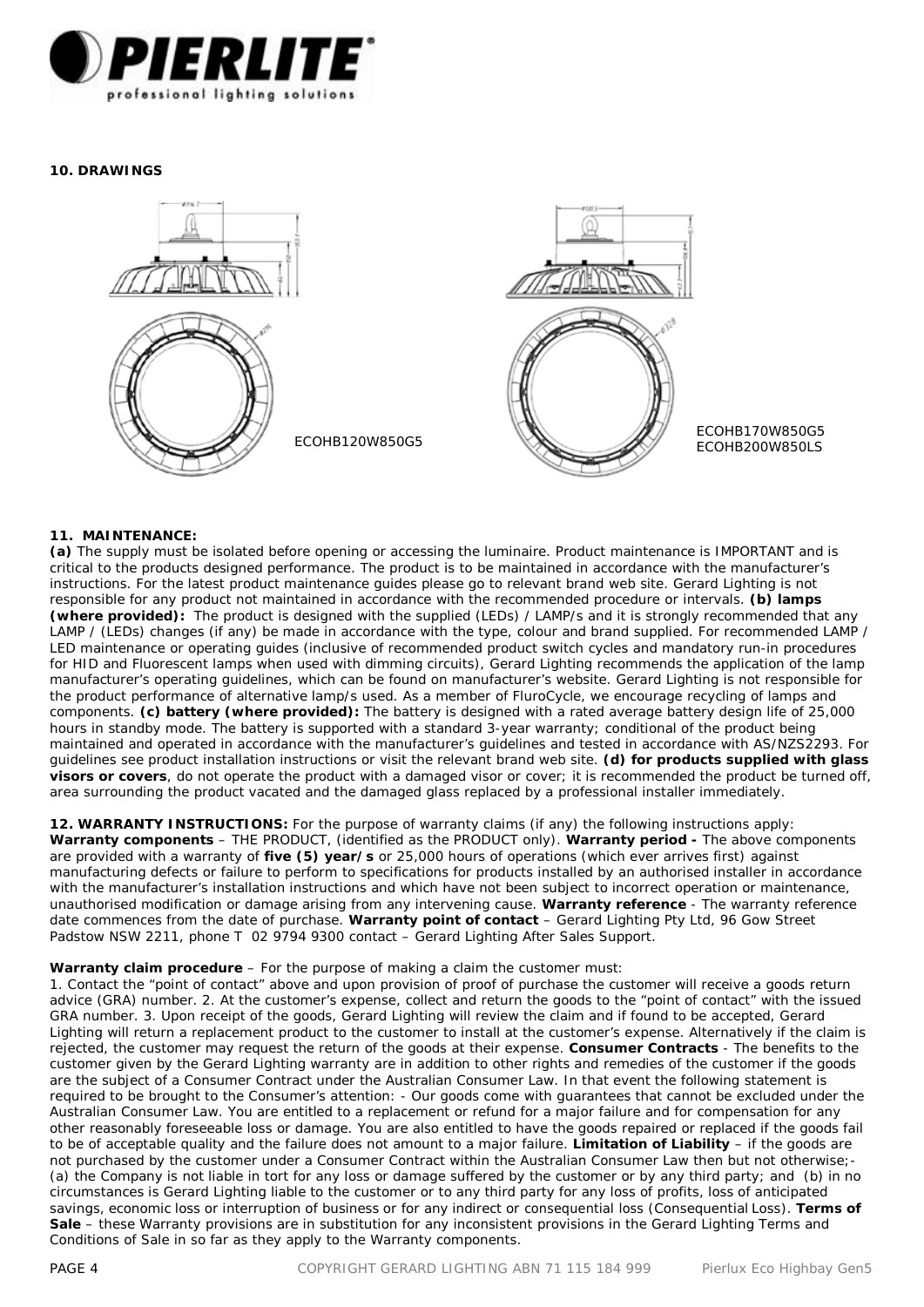

# **13. 1-10V Control/Dimmable Highbay (ECOHB120W850G5, ECOHB170W850G5):**

#### **DIM Characteristics**

| By connecting a 1-10V Control or dimmer across $Dim(+)$ and $Dim(-)$ , the output current can be adjusted |                |         |                  |  |
|-----------------------------------------------------------------------------------------------------------|----------------|---------|------------------|--|
| <b>Voltage Control</b>                                                                                    | Minimum        | Tvpical | Maximum          |  |
| Control Voltage                                                                                           | 1 <sub>V</sub> |         | 10V              |  |
| Source Current                                                                                            |                |         | 1 <sub>m</sub> A |  |





Signal Cables - 2 extra wires on the Dimmable Pierlux G5 Highbay

There are two extra control wires on the highbay with labelled BLUE: DIM +, WHITE: DIM-. These are the signal cables to control low voltage amount being sent to the LED driver. The Pierlux dimmable highbay is built with an integrated driver that is 1-10 V controllable. Thus, the highbay lights output will be adjusted according to the dimmer/control 1-10V input.

Just connect the 2 extra wires to a switch/dimmer that generates 1-10V input. This controls the power LED high bay will receive therefore changing the highbay light output.

If the 2 extra control wires are not connected to any input, the Highbay will not be dimmable. And it will run just normally as a regular highbay.

Power supply mains cable

#### Label on signal cable

1-10V Controll dimmer only